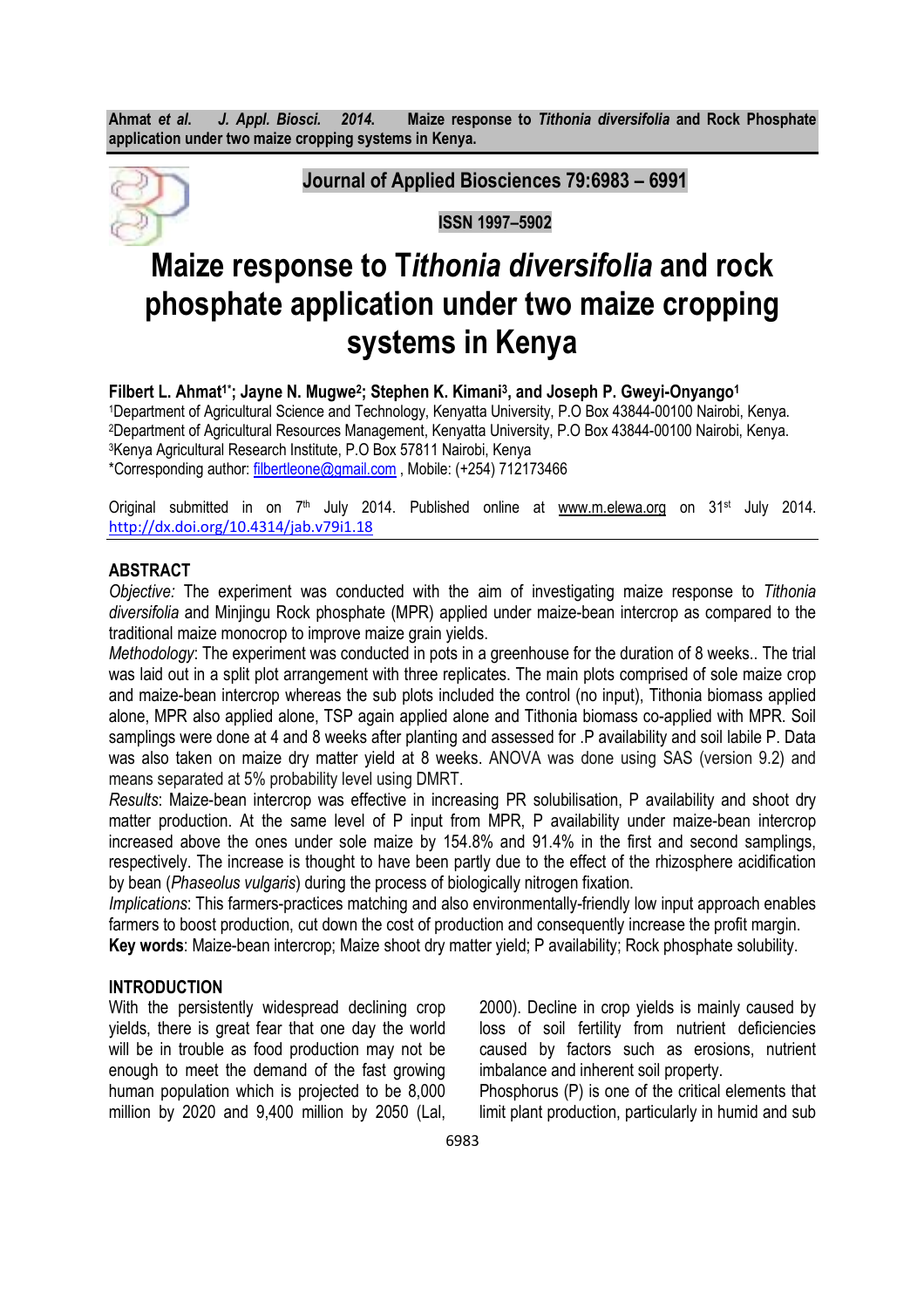humid acid soils (Fairhurst et al., 1999). The situation is aggravated in smallholder agriculture where use of mineral fertilizers is limited or even inexistent, as peasant farmers, due to their low purchasing capacities, cannot afford high costs of these fertilizers (Jama and Van Straaten, 2006). Rock phosphate (PR) provides an alternative to the expensive soluble P. Unfortunately, use of Rock phosphate (PR) to alleviate P deficiency in the soils remains a great challenge due to their low solubility. PR is a water-insoluble but acid-soluble indigenous P source (FAO, 2004). On the other hand, use of organic material, which was however deemed to offer a better alternative to the problem, has reportedly been shown to be ineffective in increasing crop yields on P deficient soils

#### MATERIALS AND METHODS

Study Location: The study was conducted in the Kenya Agricultural Research Institute (KARI) center of Muguga South, located in Kiambu County, Kenya. The center is situated at an altitude of 2,100 MASL and on latitude  $1^0$  14' south and longitude  $36^0$  38' east. Muguga falls within the central highlands of Kenya.

Table 1: Characteristics of soil obtained from Kavutiri

(Gachengo et al., 1999). The characteristically low P concentration of organics was underlined as the reason for their poor performance on these soils. PR is acid-soluble and activities that increase rhizosphere acidification increase its solubility. Nitrogen fixation is one such aspect that significantly lowers rhizosphere pH (Maschner, 1995). In the light of the proceeding, a greenhouse pot experiment was therefore conducted to investigate the effect of the acids secreted by bean (Phaseolus. vulgaris) into the rhizosphere (during the biologically nitrogen fixation process) on Minjingu PR solubility as well as the subsequent contribution to the plant available P fraction, and on P uptake by maize in a maize-bean intercrop system.

Site Characterization: The soil used for the experiment was obtained from Kavutiri in Western Kenya, and was found to be extremely acidic, low in plant available P but generally high in organic C and in exchangeable aluminium, thus resulting into an aluminium saturation of above 50% (Table 1).

| T <b>able T.</b> Onaracteristics of soil obtained from INAVULIT |                   |  |  |  |
|-----------------------------------------------------------------|-------------------|--|--|--|
| <b>Parameter</b>                                                | Value             |  |  |  |
| Soil pH (H <sub>2</sub> O) (1:2.5)                              | 4.0               |  |  |  |
| Organic C (%)                                                   | 2.85              |  |  |  |
| Organic Matter (%)                                              | 4.91              |  |  |  |
| Available P (mg P/Kg soil)                                      | 10.15             |  |  |  |
| Total mineral N (mg N/Kg soil)                                  | 60.04             |  |  |  |
| Exchangeable Acidity (Cmol <sub>c</sub> /Kg soil)               | 3.60              |  |  |  |
| Exchangeable AI (Cmol <sub>o</sub> /Kg soil)                    | 2.70              |  |  |  |
| Exchangeable Bases:                                             |                   |  |  |  |
| $Ca2+$ (mg $Ca2+/Kg$ soil)                                      | 60.50             |  |  |  |
| $Mg^{2+}$ (mg $Mg^{2+}/Kg$ soil)                                | 115.03            |  |  |  |
| $K^+$ (mg $K^+/Kg$ soil)                                        | 140.12            |  |  |  |
| Na <sup>+</sup> (mg Na <sup>+</sup> /Kg soil)                   | trace             |  |  |  |
| ECEC (Cmol <sub>c</sub> /Kg soil)                               | 5.22              |  |  |  |
| Al saturation (%)                                               | 51.7              |  |  |  |
| Base saturation (%)                                             | 31                |  |  |  |
| Soil Texture:                                                   |                   |  |  |  |
| Sand $(\%)$                                                     | 15                |  |  |  |
| $Silt (\%)$                                                     | 41                |  |  |  |
| Clay $(\%)$                                                     | 44                |  |  |  |
| <b>Textural Classification</b>                                  | clayey-silt       |  |  |  |
| Soil classification (FAO-UNESCO)                                | Ando-humic Nitsol |  |  |  |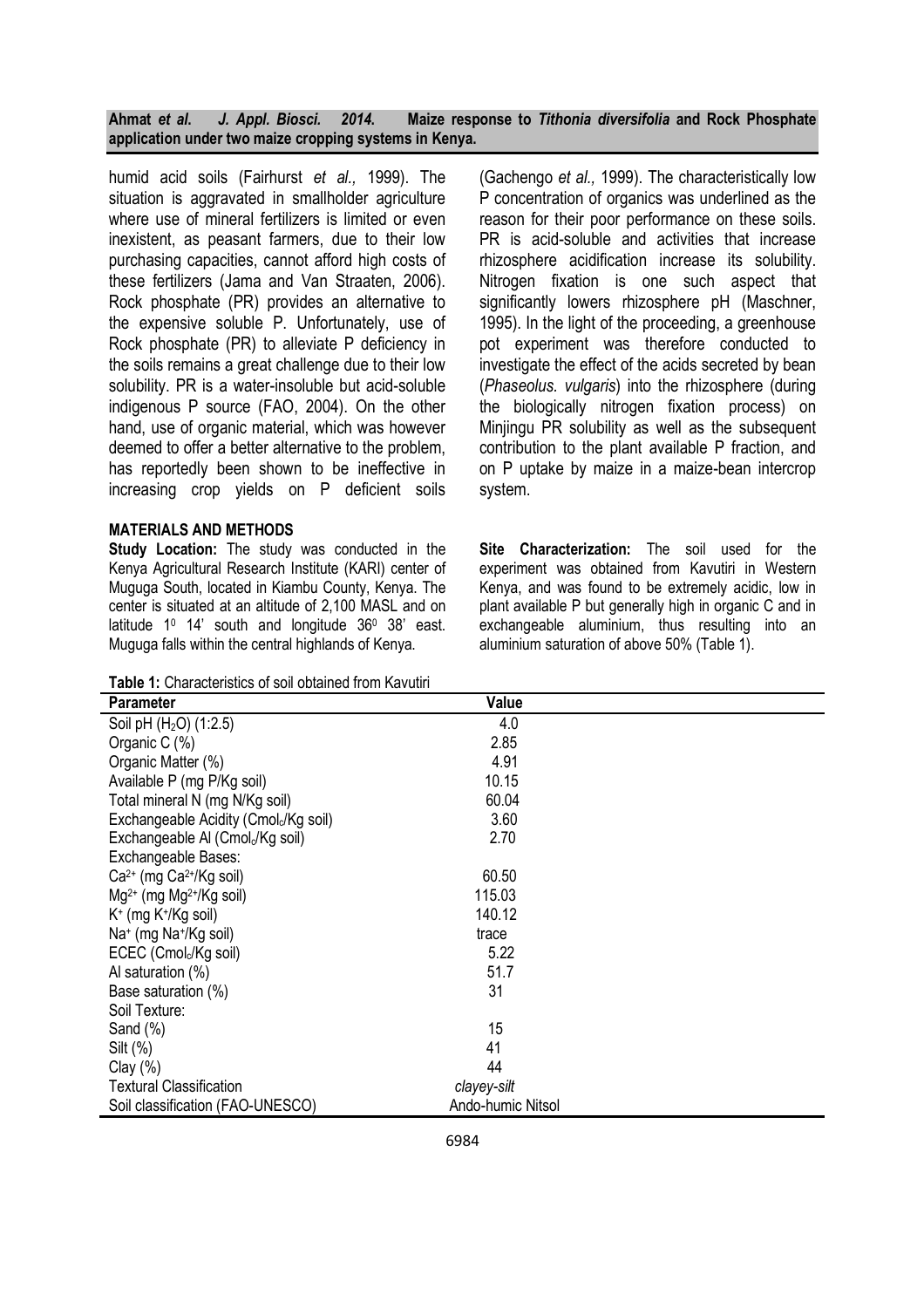Design, Treatments and Samplings: The greenhouse pot experiment was organized in a split plot design with two factors. Factor A, the cropping system had two subfactors i.e. maize monocrop and maize-bean intercrop; while factor B (P input) was composed of five subfactors; control (zero input); sole Tithonia applied at the corresponding field rate of 10 Kg P/ha; Rock Phosphate (PR) at 60 Kg P/ha; Triple Super Phosphate (TSP) at 60 Kg P/ha, and Tithonia and PR (TPR) combined at 10 and 50 Kg P/ha, respectively.. Each treatment was replicated three times. Crops used in the experiment were maize, H 614 D considered the main test crop, and bean,) which was specifically involved in the experiment for its acidifying role on soil. Maize (Zea mays) variety H 614 D and bean (Phaseolus vulgaris) variety GLP-X 1127 A were used in the trial. The experiment was planted in 5L-capacity polythene pots filled with 4.5 Kg of P deficient acid soil collected from Kavutiri. After P inputs application, the soil was wetted to 60% of the field capacity after which the gross weight of every pot was immediately recorded for future reference while re-adjusting the moisture of the soil to the initial level (60% of the field capacity). Weight adjustments were done every three days. Seeds were sown seven days after initiation of the experiment. Maize was thinned at the height of 10 cm to one plant per pot in intercrop and three plants per pot in monocrop. After two weeks, Beans in their turn were thinned to two per pot. Sampling of soils for laboratory analyses was done twice, at 4 and finally at 8 weeks after planting. The sampling was done at the depth of 8 – 10 cm using a stainless steel tablespoon. The experiment was concluded at the last sampling during which maize (including beans) was harvested and oven-dried at 65 0C to constant weight and dry matter production was assessed.

Laboratory Analyses: Soil pH was determined in water (1:2.5 soil: water ratio) with a pH-meter according

#### RESULTS AND DISCUSSION

Plant Available P in the Soil: The research revealed that effects of Tithonia diversifolia and Rock Phosphate on P availability resulting from P-inputs when applied under mix systems did not significantly differ from those achieved under sole maize treatment. Those inputs included in this category were T, TSP and the controls in the first sampling, and TSP, TPR and the controls in the second sampling. However, PR and TPR in the first sampling and T and PR in the second

to the method of McLean (1965). Exchangeable acidity and Al were extracted by 1M KCl solution and determined titrimetrically (McLean, 1965). Exchangeable bases (Ca<sup>2+</sup>, Mg<sup>2+</sup>, K<sup>+</sup> and Na<sup>+</sup>) were extracted by 1M NH4OAC (ammonium-acetate) solution and determined by an atomic absorption adjusted at specific wavelengths  $(422.7 \text{ nm} \text{ for } Ca^{2+}$ ; 285.2 for Mg<sup>2+</sup>; 766.5 nm for K<sup>+</sup>; and 585.2 for Na<sup>+</sup>), as described by Okalebo et al. (2002). In regard to P pools, soils were extracted for labile P (weakly adsorbed P) by  $0.5M$  NaCO<sub>3</sub> solution with the pH adjusted to  $8.5$ ; and for plant available P by a mixture solution of 0.03N NH4F and 0.1N HCl. In both extracts P determination was done colorimetrically using a (UNICAM 8625 UV/VIS) spectrometer pre-set to 882 nm wavelength (Okalebo et al., 2002). Soils for mineral nitrogen  $(NO<sub>3</sub> -$ N and NH4-N) were extracted by 2M KCl solution and determined using a 'Segmented Flow Analyzer' in accordance with the laboratory method; and the total mineral nitrogen (N) of a sample was calculated as the sum of the two fractions of mineral N. Walkley and Black (1934) method was used to determine soil organic carbon whereas Soil Organic Matter (SOM) was calculated according to the method of Anderson and Ingram (1993). As far as the determination of total N, P and K in plant tissue was concerned, tissue samples were extracted by wet digestion and total N and K in the digest were measured by absorbency (Atomic Absorption Spectrometer) and total P determined colorimetrically using a Spectrometer.

Statistical analysis : Analysis of variance was conducted using the general linear model procedure of the Statistical Analyses Software (SAS) program (SAS Institute, version 9.2). Mean separation was done at 5% probability level using new Duncan's Multiple Range Test (DMRT).

sampling (Table 2) showed significant differences based on available P when the two systems were compared. Only PR under the two systems in place consistently resulted to significant yield differences during the two samplings. Increases obtained under mix system in relation to sole system for this input (PR) were 154.8% and 91.9% during the first and second samplings, respectively. A considerable drop in the percent increase was noted at the second sampling.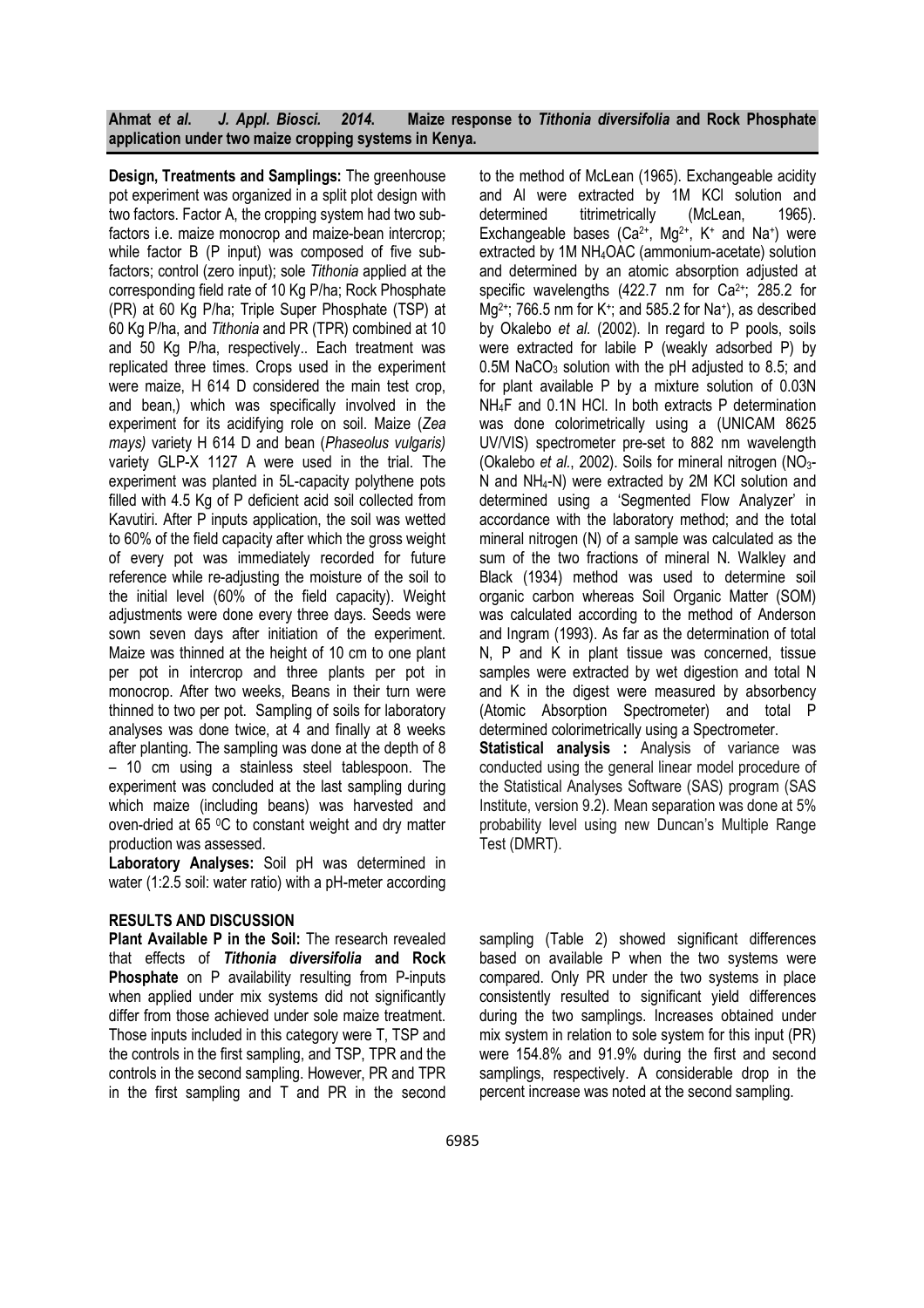Ahmat et al. J. Appl. Biosci. 2014. Maize response to Tithonia diversifolia and Rock Phosphate application under two maize cropping systems in Kenya.

| Table 2: Treatment effect on plant available P (mg P/Kg soil) at 4 weeks and 8 weeks, and maize shoot dry matter |  |  |  |
|------------------------------------------------------------------------------------------------------------------|--|--|--|
| yield at 8 weeks.                                                                                                |  |  |  |

| Treatment                | 4 wks         | 8 wks         | Maize shoot dry matter<br>vield |
|--------------------------|---------------|---------------|---------------------------------|
| Control under sole       | 10.50 e       | 13.75 d       | 0.87 e                          |
| Control under mix        | 10.63 e       | 14.40 d       | $1.12$ de                       |
| Tithonia under sole      | 10.31 e       | 19.38 d       | 1.77 cd                         |
| Tithonia under mix       | 11.80 e       | 35.02c        | 1.94 cd                         |
| PR under sole            | 25.46 d       | 36.52c        | 1.31 de                         |
| PR under mix             | 64.87 ab      | 70.08 a       | 2.21c                           |
| TSP under sole           | 57.05 b       | 66.03 a       | 1.42 cde                        |
| TSP under mix            | 67.33 ab      | 73.11 a       | 3.19 <sub>b</sub>               |
| Tithonia + PR under sole | 38.39c        | 49.17 a       | $1.74$ cd                       |
| Tithonia + PR under mix  | 69.53 a       | 74.87 a       | 5.63a                           |
| CV(%)                    | 17.8          | 14.1          | 21.6                            |
| Interaction (A*B)        | $p \leq 0.05$ | $p \leq 0.05$ | p < 0.01                        |

Means in the same column followed by the same letter(s) are not significantly different ( $p \le 0.05$ ) using DMRT.

The significant variations (increases) in the concentration of available P that occurred mainly in PRor PR-related soil treatment under mix system as compared to what was observed under sole system might have been likely brought about by the effects of acids released into the rhizosphere of beans on PR solubility (Troelstra et al., 1985; Dakora and Phillips, 2002; Sugiyama and Yazaki, 2012). This was apparently confirmed by the slight change noticed in the trend of available P in TPR during the second sampling, where differences contributed by TPR under the two systems was insignificant as opposed to the first sampling. The second sampling was done at an advanced developmental stage, when the bean crop was closer to maturity and apparently had minimal  $N_2$ fixation. In an overall perspective, the significantly highest available P concentrations were obtained in PR, TSP and TPR under mixed system in the first sampling and only in TSP and TPR under both mix and sole systems during the second sampling. Evidently, maturation of the bean crop could be the reason for the disappearance of differences of the concentrations of available P recorded under the two systems during the

second sampling. In a physiologically view point, maturation of bean plants led to a decline in the activities of the biologically nitrogen fixation and the consequent diminished release of acids into the rhizosphere (ACIAR, 2008). The lowest significant concentrations of available P were obtained in T (Tithonia diversifolia) and controls under both mix and sole systems in the first sampling whereas in the second sampling T under mix system was significantly above T under sole system and all the controls under both sole and mix systems. This suggested that the acids secreted by beans into the rhizosphere (Sas et al., 2001; Teng et al., 2004; Cheng et al., 2004) could in no way contribute significantly to a rise in the available P concentrations in the absence of a considerable amount of calcium-bound P (Ca-P) in the soils (figure 1). Undoubtedly, this provided an obvious explanation as why there was a significant difference in available P concentrations in T-amended soils under the two systems only in the second sampling (but not in the first sampling).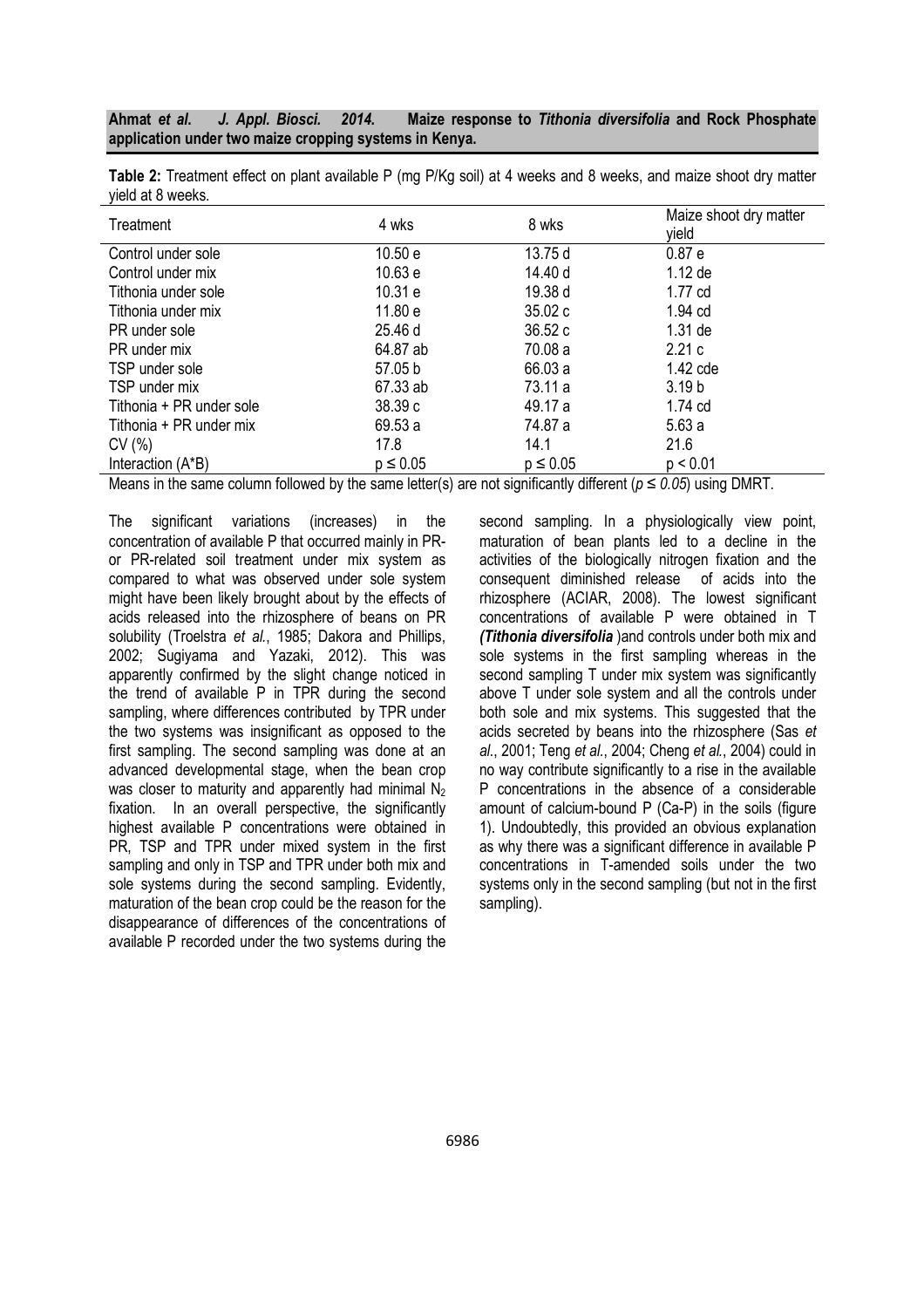

Figure 1: Percent increase of plant available P under mix system above the one under sole system achieved from the same P input source applied at an equal rate.

The first sampling was done when the mineralization of P resulting from the decomposition of Tithonia leafy biomass was deemed incomplete (Gachengo et al., 1999; Partey et al., 2011). Thus, Tithonia was deemed to have contributed a lesser amount of mineral P to the existing soil available P pool, which was by then mainly reinforced by P resulting from the dissolution of soil inherent Ca-P minerals by the bean-root secreted acids. This concurred well with the finding of previous workers (Marschner et al. 1986; Perez et al. 2007; Wang et al. 2012 and Rubio et al. 2012). Between the sub-factor settings (sole and intercropping) of the main factor or factor (A) – cropping systems, some important increases were remarkable in plant available P in soils treated with the different P input sources under mix system as compared to sole. The percent increase, which ranged from 1.2 to 154.8% in the first sampling and from 4.7 to 91.9% in the second sampling, revealed how effective intercropping system was in enhancing P availability from the different P input sources utilized and how time influenced the effectiveness. The yield of the higher extreme values by only PR in both samplings suggested that the bean through its root-secreted acids into the rhizosphere was much effective in increasing P availability from PR than from any of the P input sources applied.

Labile P in the Soil: Unlike the first sampling in which PR, TSP and TPR under intercropping system together with TSP under sole system yielded the highest significant amounts of labile P, the second sampling was characterized by a significant decline in the amounts of the P that occurred in PR, TSP and TPR under intercropping system (Table 3). The second sampling was done when the beans were almost reaching the end of the pods formation stage, which was the stage during which the plant physiological functions, including the biologically nitrogen fixation on which depended the synthesis and release of the beanproduced acids (H<sup>+</sup> ), were assumed to have intensified and gotten to the peak (ACIAR, 2008). Achieving a decline in the level of labile P under bean- integrated system at this particular moment could lead to the speculation that the bean-produced acids, which now had been massively released into the soil, might have been the cause.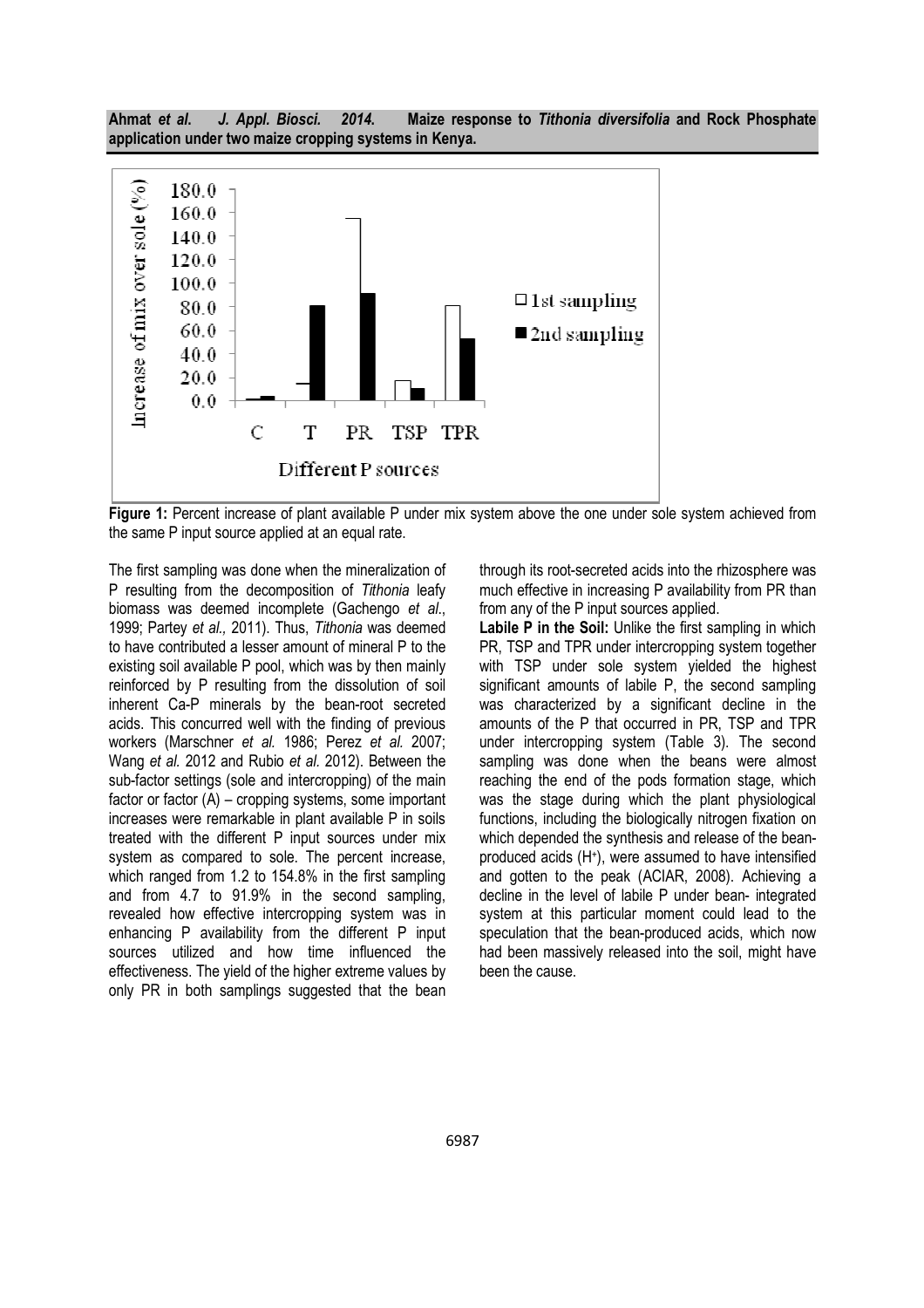Ahmat et al. J. Appl. Biosci. 2014. Maize response to Tithonia diversifolia and Rock Phosphate application under two maize cropping systems in Kenya.

| matter yield at 6 weeks. |               |          |                                 |
|--------------------------|---------------|----------|---------------------------------|
| <b>Treatment</b>         | 4 wks         | 8 wks    | Maize shoot dry<br>matter yield |
| Control under sole       | 10.50 e       | 15.64 d  | 0.87e                           |
| Control under mix        | 14.04 de      | 17.13d   | $1.12$ de                       |
| Tithonia under sole      | 14.99 cde     | 15.84 d  | $1.77$ cd                       |
| Tithonia under mix       | 18.51 cd      | 22.40 bc | 1.94 cd                         |
| PR under sole            | 20.44 bc      | 25.90 b  | 1.31 de                         |
| PR under mix             | 24.94 ab      | 24.40 bc | 2.21c                           |
| TSP under sole           | 27.84 a       | 32.51a   | 1.42 cde                        |
| TSP under mix            | 28.63a        | 23.39 bc | 3.19 <sub>b</sub>               |
| Tithonia + PR under sole | 20.49 bc      | 20.35 cd | $1.74$ cd                       |
| Tithonia + PR under mix  | 27.12a        | 18.80 d  | 5.63a                           |
| CV(%)                    | 15.4          | 13.1     | 21.6                            |
| Interaction (A*B)        | $p \leq 0.05$ | p < 0.01 | p < 0.01                        |

Table 3: Treatment effect on the soil labile P fraction (mg P/Kg soil) at 4 weeks and 8 weeks, and maize shoot dry matter yield at 8 weeks.

Means in the same column followed by the same letter(s) are not significantly different ( $p \le 0.05$ ) using DMRT.

The decline in labile P noted during the second sampling in the soils to which were added the three different P sources (PR, TSP and TPR) under intercropping system was inversely coupled with a significant rise in the amounts of plant available P achieved in the soils during that same moment. From this result it was presumable that the bean-produced acids contributed to the enhancement of plant available P fraction in the soil through raising the level of PR solubility in a PR-amended soil; dissolving part of the soil inherent calcium-bound P (Ca-P) minerals stock; and promoting desorption of labile P. Having T and TPR at the same lowest level of significance with the controls was an indication of lesser P fixation occurrence in the soils. This was attributed to the multiple roles played by the organic acids, product of the decomposition of Tithonia leafy biomass (Ikerra et al., 2011). The organic acids were said to hinder P sorption and promote desorption of the weakly fixed P (labile P) in the soil. This was perceived as an added advantage to the role played in the system by the beanroot produced acids. Trends observed under the two systems were but only similar during the first sampling (Figure 2). In the experiment, a substantial amount of P was fixed in TSP under both sole and mix systems as indicated by the highest percent increase. Achieving relatively lower percent increase of labile P over the control, which was perceived as an indication of lower P fixations from the inputs applied, under intercropping system thus revealed the P sorption-hindering role played by bean in the system.



Figure 2: Percent increase of labile P over the control within the same system.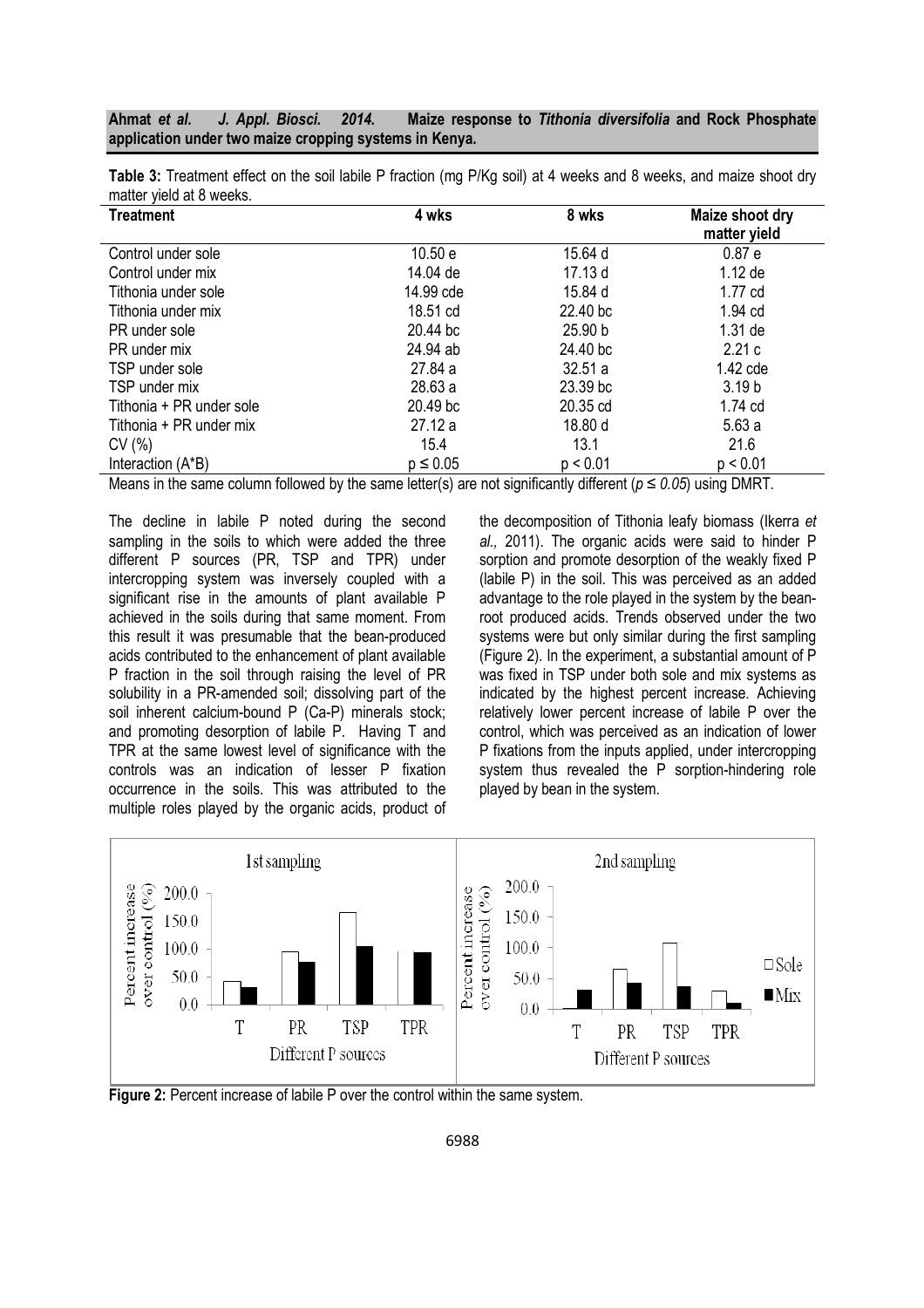Maize Shoot Dry Matter Yield: A number of discrepancies was noticed in regard to the performances of the different P inputs used when the performance of shoot dry matter yields was compared to that of plant available P in the soil. The performance trend of the shoot dry matter yield in maize did not consistently concur with the one of plant available P in either of the samplings. In relation to plant available P results for the two samplings, TPR together with PR under sole system were always classified the second highest in significance after TSP while PR. TSP and TPR under mix system performed at the same highest level of significance (table 2). In the light of all these, obtaining the highest significant shoot dry matter yield in TPR, TSP and T under sole system and only in TPR under mix system implied that P deficiency might not be the only limiting factor to crop production in this soil used for the trial. For instance, the soil very high aluminium saturation (Table 1) might have been another factor, which would invariably affect crop production. Such observation resonated quite well with the finding of 'Fertilizer Use Recommendation Project' –

FURP (1994) which reported a high saturation of 40 - 50% of phyto-toxic (monomeric) spices of aluminium (Al3+) in the area (Kavutiri) from where the soil used for this experiment was collected. Al3+ was said to be as detrimental to crop production in that soil and this is again tied to the known P deficiency in such soil. Presumably, this might have been the reason which underlay the good performance of T when applied alone or in association with PR in the soil as, this in addition to P contribution may reduce aluminium toxicity by production of carboxylates (Tithonia) and slight alkalinisation of rhizosphere pH. Ikerra et al. (2006 and 2011) reported that the organic compound, product of the decomposition of Tithonia leafy biomass, was effective in reducing the concentration of Al<sup>3+</sup> in the soil by complexion of Al molecules to form an organo-Al complex. In a way, this could partly explain why Tithonia, which did not have significant production of plant available P in the soil after decomposition, emerge as one of the best-input sources for the achievement of an improved maize shoot dry matter yield.



Figure 3: Percent increase of maize shoot biomass yield in mix system over the one in sole system obtained from the same P input source applied at an equal rate.

Secondly, when comparing the highest significant amounts of maize shoot dry matter per plant, which was simply referred to as the dry matter yield, in the two systems studied, there was a very big difference. The highest dry matter production was obtained in TPR and TSP under sole system and only in TPR under mix system. However, the amount of dry matter in TPR under mix system was slightly above three-folds and nearly four-folds the amount got under sole system in TSP and TPR, respectively. This could tell how much the beans intercropped with maize benefited the maize in addition to the P inputs applied (Cu et al., 2005).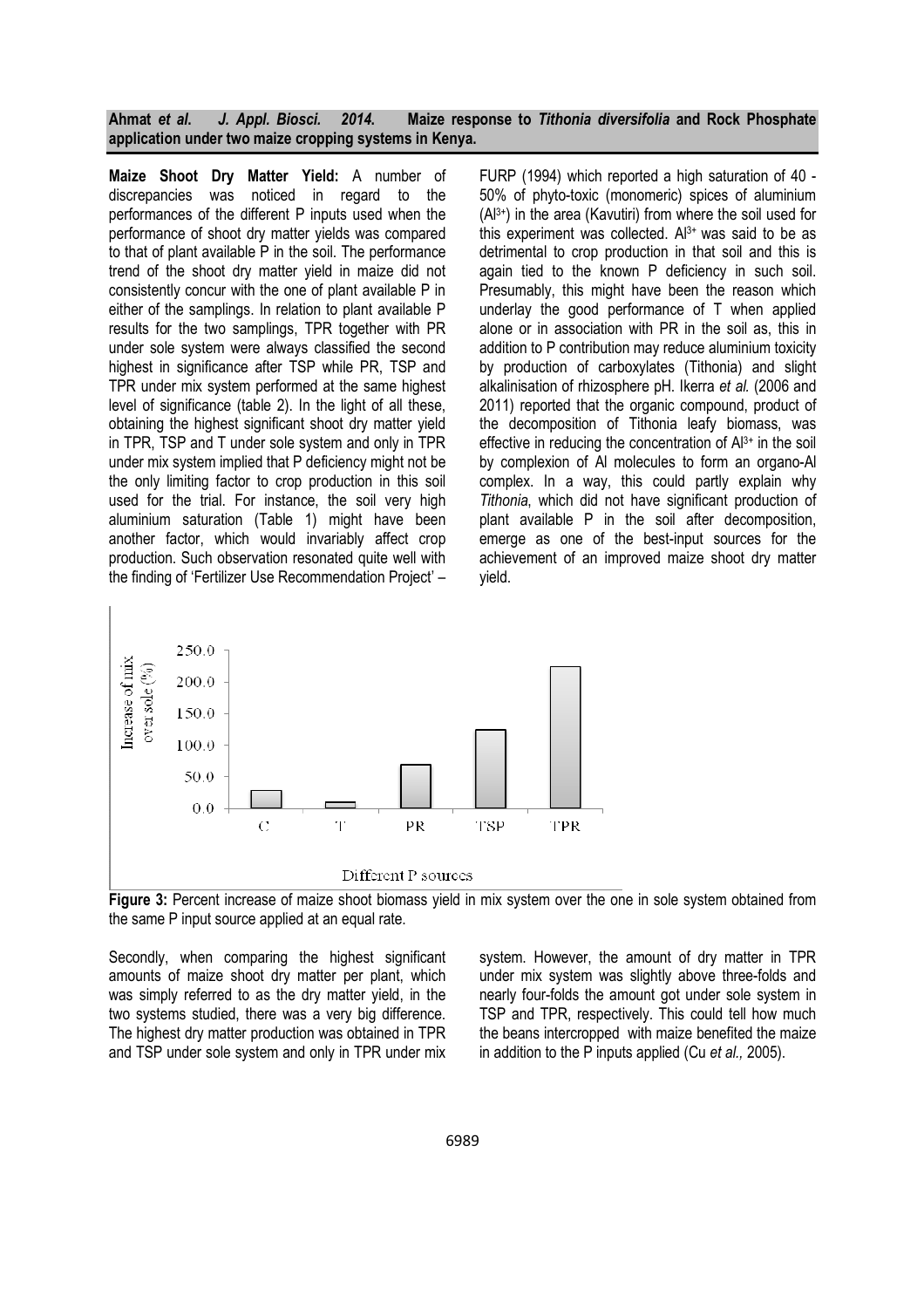#### **CONCLUSION**

The advantage of the intercrop of maize with bean was revealed to be far beyond: a mere diversification of harvests in time and in space; an effective utilization of cultivated land and labour; and a precautious measure in case of crop failure of, or compensation of poor yield from one crop. When Tithonia leafy biomass in combination with PR source is used under maize-bean intercrop on a P deficient acid soil, it not only performs better than TSP fertilizer but also it improves the structure and texture of the soil and suppresses soil

#### ACKNOWLEDGEMENT

We would like to thank the Catholic Diocese of Tombura-Yambio in South Sudan, in particular His Lordship, Bishop Edward Hiiboro Kussala for funding the research study in addition to his moral motivation. We are also much grateful to the Senior Laboratory Technologist , Head of Chemistry Division Laboratory;

#### REFERENCES

- ACIAR, 2008. Measuring Plant-association Nitrogen Fixation in Agricultural Systems. Australian Center for International Agricultural Research (ACIAR).
- Anderson JM, Ingram JSI, 1993. Tropical Soil Biology and Fertility: A Handbook of Methods (2nd Ed.). CAB International, Wallingford, UK.
- Cheng Y, Howieson JG, O'Hara GW, Watkin ELJ, Souche G, Jaillard B, Hinsinger P, 2004. Proton Release by Roots of Medicago murex and Medicago sativa Growing in Acidic Conditions, and Implication for Rhizosphere pH Changes and Nodulation at Low pH. Soil Biology and Biochemistry 36: 1357–1365.
- Cu ST, Hutson J, Schuller KA, 2005. Mixed Culture of Wheat (Triticum aestivum L.) with White Lapin (Lapinus albus L.) Improves the Growth and Phosphorus Nutrition of the Wheat. Plant and Soil 272: 143-151.
- Dakora FD, Phillips DA, 2002. Root exudates as Mediators of Mineral Acquisition in Lownutrient Environments. Plant and Soil 245: 35  $-47.$
- Fairhurst T, Lefroy R, Mutert E, Batjes N, 1999. The importance, Distribution and Causes of Phosphorus Deficiency as a Constraint to Crop Production in the Tropics. Agroforest Forum, 9:2-8.

acidification hazard. Soil acidification is a general but undesirable characteristic of mineral fertilizers, which imminently takes place when used on a farmland for prolonged time. This advantage and much more of the utilization of these locally available low input sources to improve crop yields on P deficient soils adds up to their ease acquisition by the financially-constrained peasant farmers mainly found in the Sub-Sahara Africa and for whom access to agricultural credits is very limited.

and all the other staff members of the Chemistry Division of Kenya Agricultural Research Institute (KARI) center of Muguga South for conducting the sample analyses, for their technical advice and close collaboration..

- FAO (2004): Use of Phosphate Rocks for Sustainable Agriculture. FAO fertilizer and plant nutrition bulletin 13; Rome, Italy.
- Fertilizer Use Recommendation Project, 1994. Kenya Agricultural Research Institute (KARI), Nairobi, Kenya.
- Gachengo CN, Palm CA, Jama B, Othieno C, 1999. Tithonia and Senna Green Manures and Inorganic Fertilizers as Phosphorus Sources for Maize in Western Kenya. Agroforestry Systems 44: 21 – 36.
- Ikerra ST, Semu E, Mrema JP, 2006. Combining Tithonia diversifolia and Minjingu Phosphate Rock for Improvement of P Availability and Maize Grain Yield on a Chromic Acrisol in Morogoro, Tanzania. Nutrient Cycling in Agroecosystems 76:249 – 260.
- Ikerra ST, Semu E, Mrema JP, 2011. The Secret Behind the Good Performance of Tithonia diversifolia on P Availability as Compared to Other Green Manures. Springer Science + Business Madia B.V.
- Jama, B. and Van Straaten, P. (2006): Potential of East African Phosphate Rock Deposits in Integrated Nutrient Management Strategies. Anais da acadamia Brasileira Ciencias 78 (4):781-790.
- Lal, R. (2000): Soil Management in the Developing Countries. Soil Science 165 (1): 57-72.